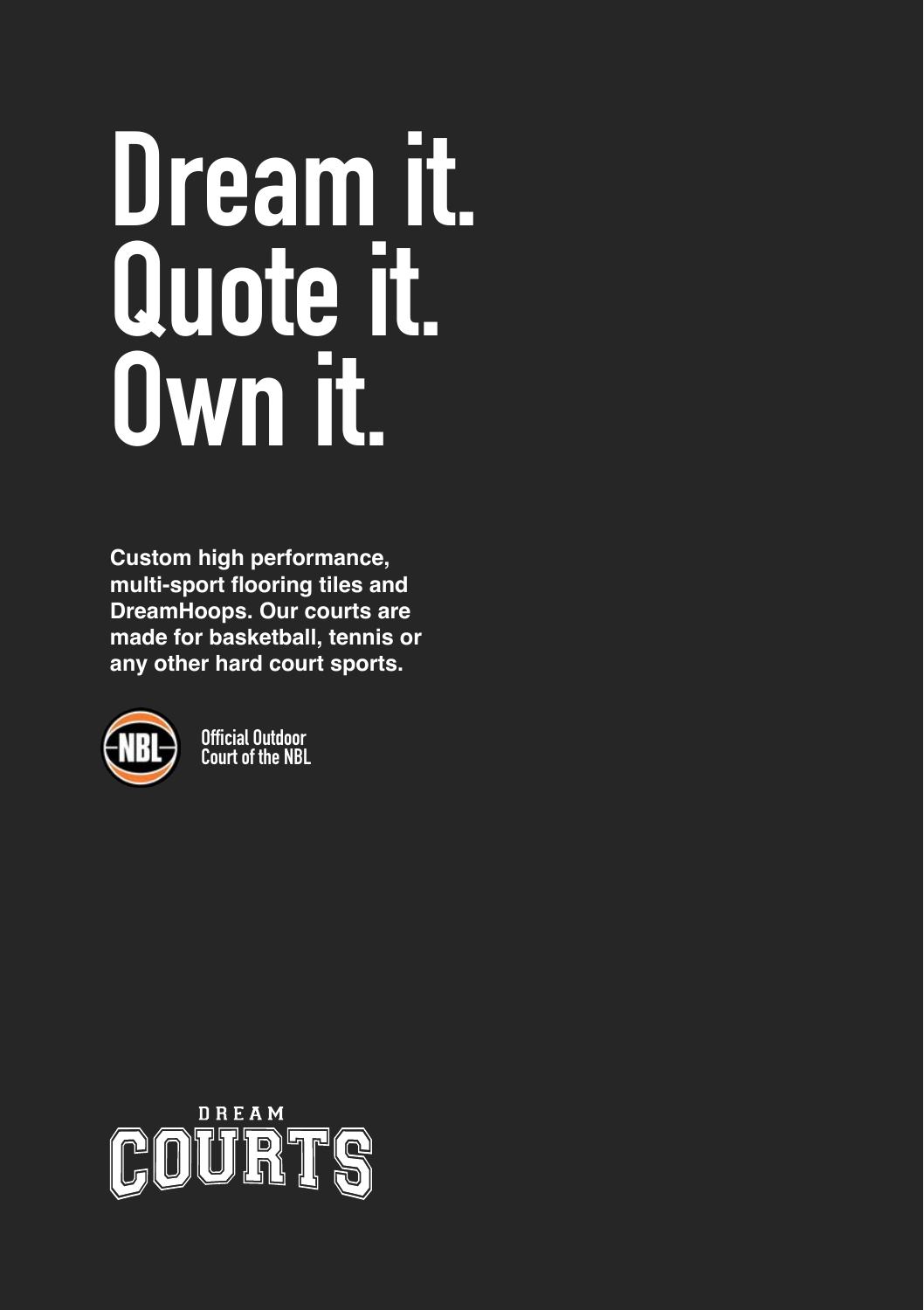### **DREAMCOURTS DELIVER HIGH PERFORMANCE MULTI-SPORT FLOORING TILES.**

All our courts are built to be customisable – shape, colour and design.

Utilising premium basketball rings, locking systems, high bounce surface and accessories.

DreamCourts has a court ready to make your ultimate sports dreams a reality in no time!

### **Start designing your DreamCourt with us today.**

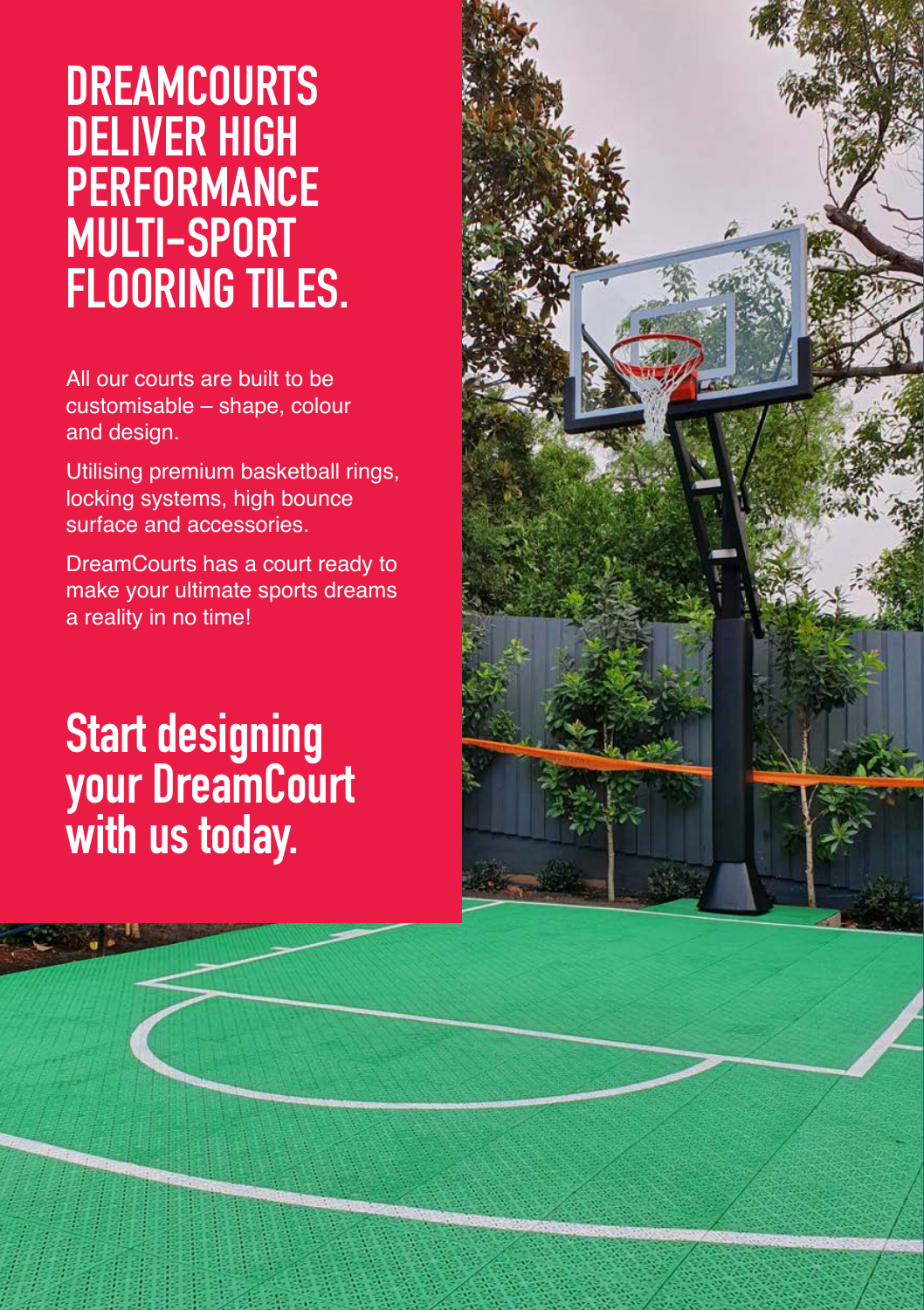### **Start a career in your backyard.**

Soft court with hard-court performance and health benefits Anti-Slip surface Customised court designs DIY or pro installation

### **Host fun and unique events.**

Choose from existing court designs or add custom artwork

Multiple colours with personalised branding

Single day installation



# **Brendon Goddard**

#### **Essendon Football Club**

"I had my very own backyard court quoted and installed by the great team at DreamCourts in 2018.

The quality of the shock resistant tiles and basketball system has really stood up to the Australian weather and I love having a court for my kids to improve their skills and to keep active all year round."

### **Activate your retail space.**

Attract sporting communities Hold one-on-one events to grow brand awareness

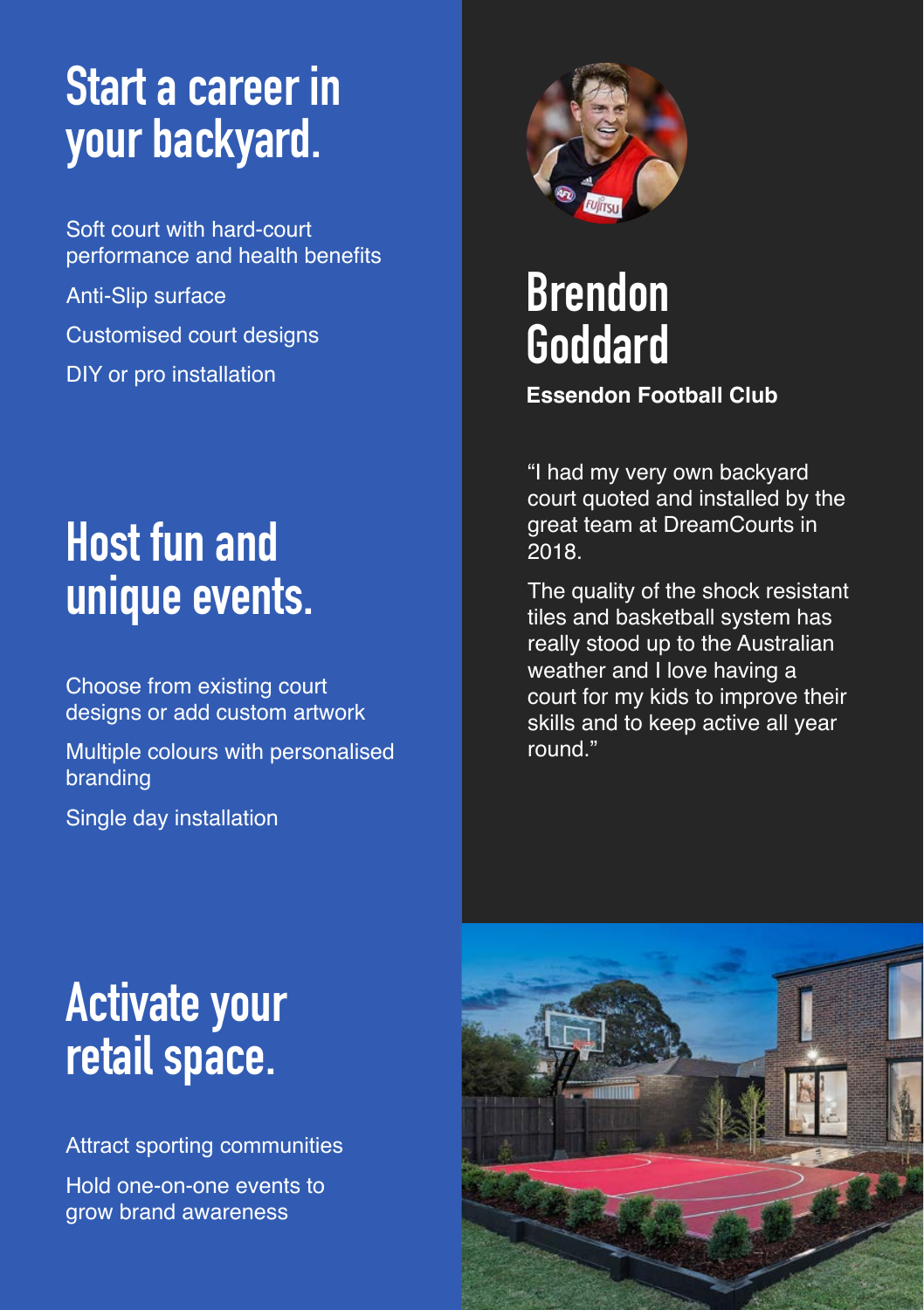### **Got game? Start playing with DreamHoops.**

DreamHoops premium rings are Australia's number 1 choice when it comes to practicing like a pro. There are accessories to suit any space and court. Gear up! With every DreamHoop purchase comes:

- Lifetime warranty on our entire Pro Range
- All-weather hot dip galvanized steel
- Elite Rim comes standard
- **Regulation thickness** tempered glass backboard
- Dunk and hang approved
- UV coated net
- Two lift-assist cylinders





**OFFICIAL OUTDOOR COURT PARTNER OF THE NBL, ONLY THE BEST QUALITY MATERIALS USED.**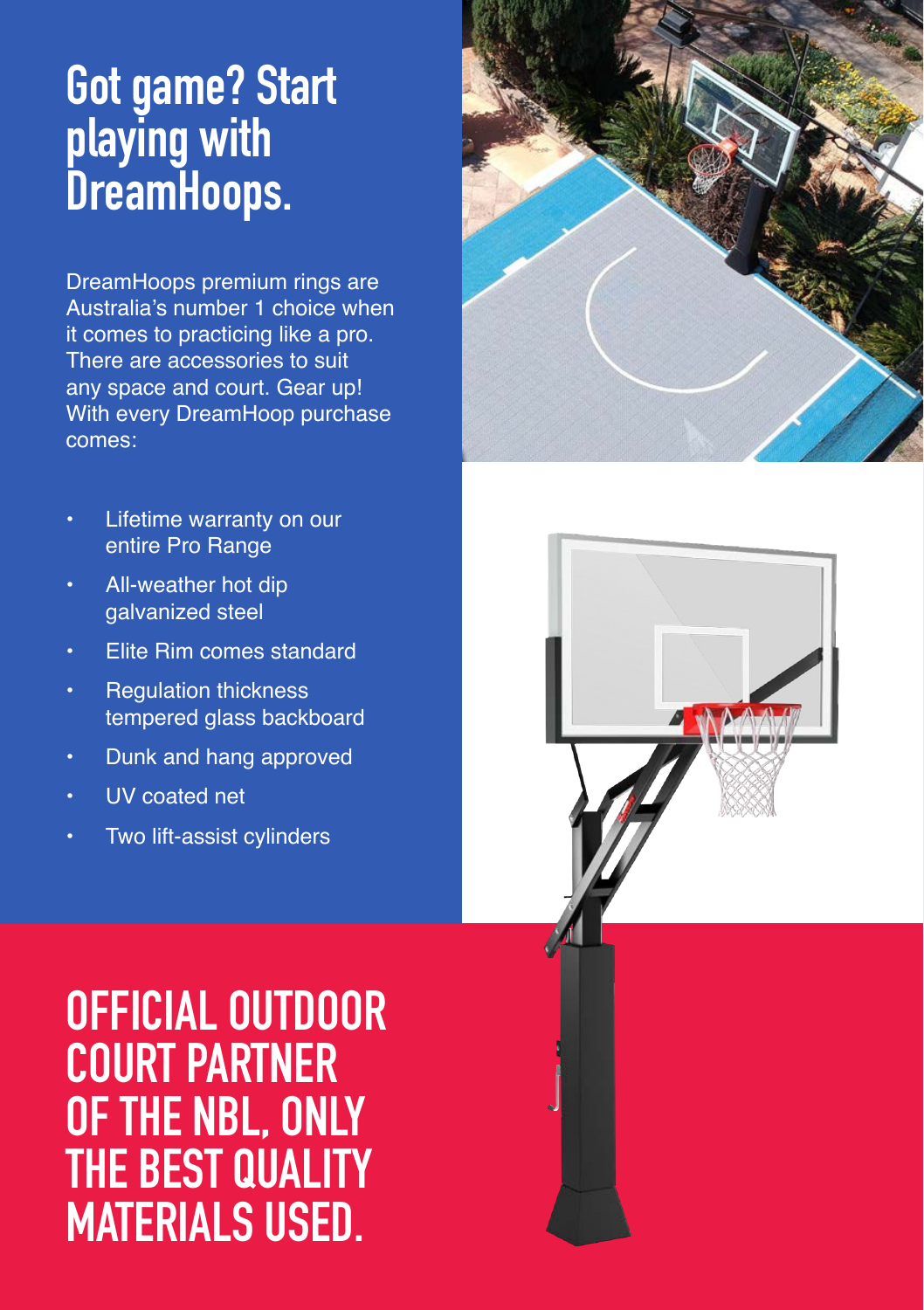# **Title Features**

- Anti Theft lock-down feature
- Quick drying using porous technology
- Injury preventing cushions
- Noise reducing
- UV resistant (anti fade)
- Premium bounce quality







# **Elite Pro II**

- 10 year warranty
- 15mm cushions
- Level 3 grip rating
- **Premium double anchoring**
- Suitable for all ball types

### **Elite X 2.0**

- 15 year warranty
- 19mm cushions
- Level 3 grip rating
- **Premium double anchoring**
- 99% true bounce performance

Wide range of colours available.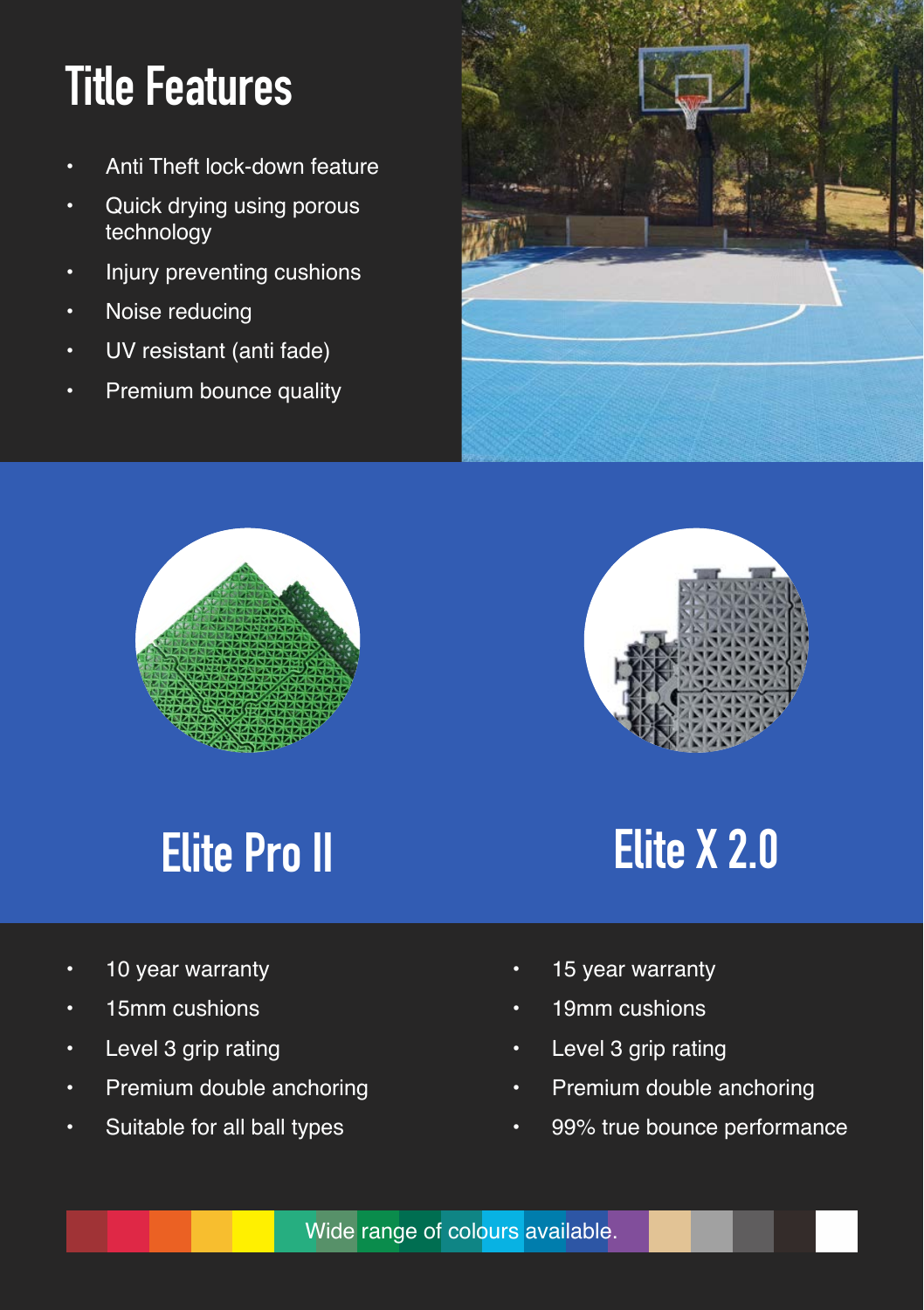# **Step 01**

#### **Court Design & Customisation**

Choose from one of our existing custom designed courts or design your own with custom branding, colours and a shape to suit your space and sport type.

# **Step 02**

#### **Add your Accessories**

Whatever your sport - basketball, Tennis, soccer or more, we have a growing selection of accessories to suit your design.

### **OUR PROCESS MAKES IT EASY. YOUR DREAMCOURT IS READY FOR PLAY IN NO TIME.**

Designed to create a wide variety of custom professional sporting court solutions, DreamCourts are the No.1 choice when it comes to top quality athletic flooring.

**Dream It. Quote It. Own It.**

**Step 03**

#### **Court Configurations**

Decide which direction best fits you. Alternatively you can choose a multi-sport playing surface and start playing any hard court sport in your backyard.

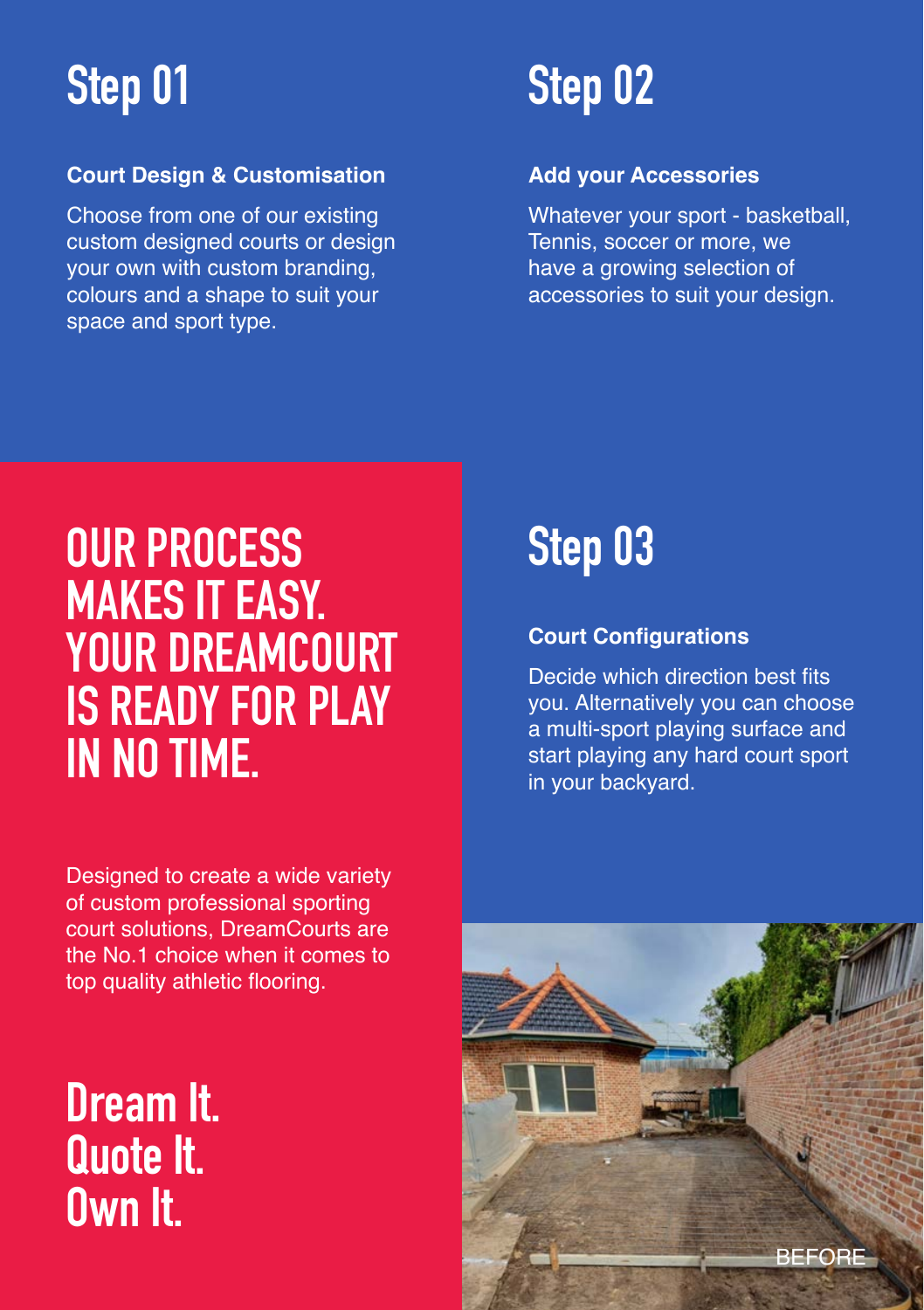

# **Step 04**

#### **Site Inspection**

The DreamCourts Team inspects your current or new court site to ensure all details are accurate for function and installation.

# **Step 05**

#### **Court Dispatch & Installation**

Your court then leaves our factory and arrives at your destination. You can choose to install yourself, or have our team do it for you.



# **Step 06**

#### **Start Playing**

Your court is now ready for play! Our team offers assistance after installation should you require it. Enjoy your DreamCourt!